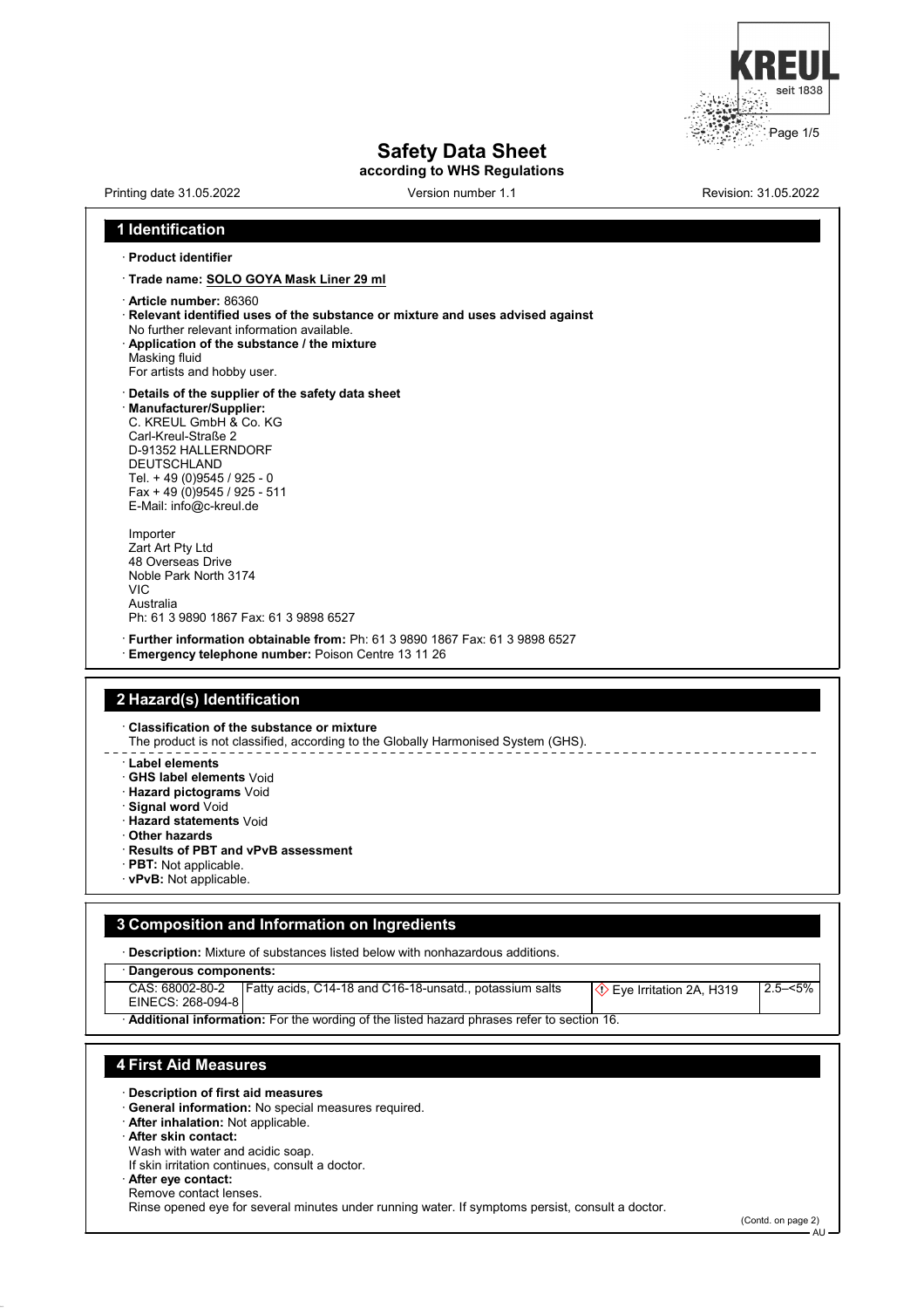#### **Safety Data Sheet according to WHS Regulations**

Printing date 31.05.2022 **Version number 1.1** Printing date 31.05.2022 **Revision: 31.05.2022** 

#### **Trade name: SOLO GOYA Mask Liner 29 ml**

(Contd. of page 1)

· **After swallowing:**

Rinse out mouth and then drink plenty of water. If symptoms persist consult doctor.

- · **Information for doctor:**
- · **Most important symptoms and effects, both acute and delayed** No further relevant information available.
- · **Indication of any immediate medical attention and special treatment needed** No further relevant information available.

#### **5 Fire Fighting Measures**

- · **Extinguishing media**
- · **Suitable extinguishing agents:** Use fire extinguishing methods suitable to surrounding conditions.
- · **Special hazards arising from the substance or mixture**
- Formation of toxic gases is possible during heating or in case of fire.
- · **Advice for firefighters**
- · **Protective equipment:** Mouth respiratory protective device.
- · **Additional information** Dispose of fire debris and contaminated fire fighting water in accordance with official regulations.

#### **6 Accidental Release Measures**

- · **Personal precautions, protective equipment and emergency procedures** Not required.
- · **Environmental precautions:**
- Dilute with plenty of water.
- Do not allow to enter sewers/ surface or ground water.
- · **Methods and material for containment and cleaning up:**
- Absorb with liquid-binding material (sand, diatomite, acid binders, universal binders, sawdust).
- Dispose of the material collected according to regulations.
- **Reference to other sections**
- See Section 7 for information on safe handling.
- See Section 8 for information on personal protection equipment.
- See Section 13 for disposal information.

### **7 Handling and Storage**

- · **Handling:**
- · **Precautions for safe handling** No special precautions are necessary if used correctly.
- · **Information about fire and explosion protection:**
- No special measures required.
- The product is not flammable.
- · **Conditions for safe storage, including any incompatibilities**
- · **Storage:**
- · **Requirements to be met by storerooms and receptacles:** No special requirements.
- · **Information about storage in one common storage facility:** Not required.
- · **Further information about storage conditions:**
- Protect from frost.
- Protect from heat and direct sunlight.
- · **Specific end use(s)** See chapter 1.2.

#### **8 Exposure controls and personal protection**

· **Ingredients with limit values that require monitoring at the workplace:**

The product does not contain any relevant quantities of materials with critical values that have to be monitored at the workplace.

- · **Additional information:** The lists valid during the making were used as basis.
- · **Exposure controls**
- · **General protective and hygienic measures:**
- The usual precautionary measures are to be adhered to when handling chemicals.
- · **Material of gloves**

The selection of the suitable gloves does not only depend on the material, but also on further marks of quality and varies from manufacturer to manufacturer. As the product is a preparation of several substances, the resistance of the glove material can not be calculated in advance and has therefore to be checked prior to the application.

· **Penetration time of glove material**

The exact break through time has to be found out by the manufacturer of the protective gloves and has to be observed. · **Eye protection:** Goggles recommended during refilling

(Contd. on page 3)

 $\Delta$ U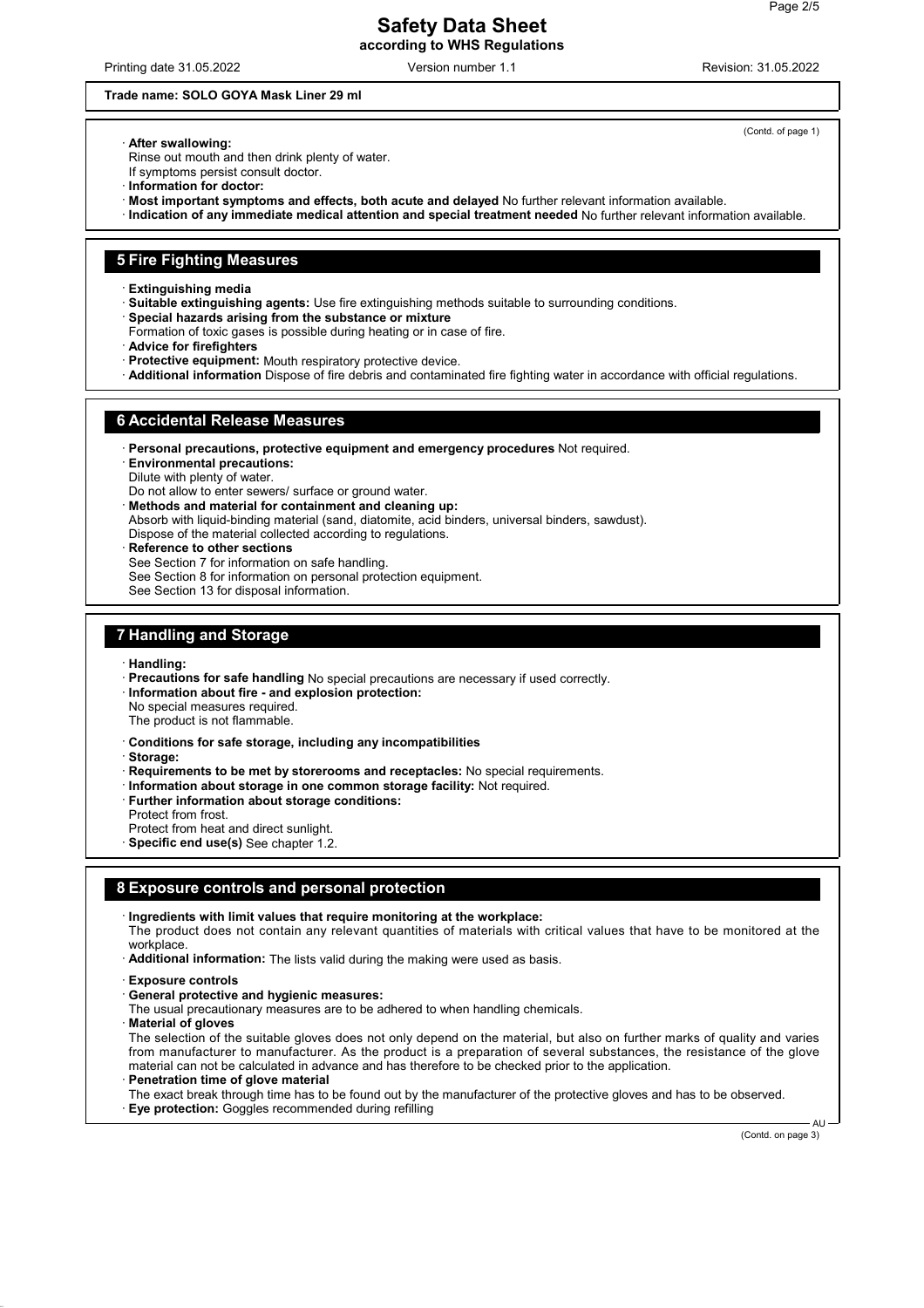Printing date 31.05.2022 Version number 1.1 Revision: 31.05.2022

**Trade name: SOLO GOYA Mask Liner 29 ml**

(Contd. of page 2)

| 9 Physical and Chemical Properties                                             |                                               |  |
|--------------------------------------------------------------------------------|-----------------------------------------------|--|
| Information on basic physical and chemical properties<br>· General Information |                                               |  |
| · Appearance:<br>Form:                                                         | Fluid                                         |  |
| · Odour:                                                                       | Characteristic                                |  |
| · Odour threshold:                                                             | Not determined.                               |  |
| · pH-value:                                                                    | Not determined.                               |  |
| Change in condition                                                            |                                               |  |
| Melting point/freezing point:                                                  | Undetermined                                  |  |
| Initial boiling point and boiling range: Undetermined.                         |                                               |  |
| · Flash point:                                                                 | Not applicable.                               |  |
| · Flammability (solid, gas):                                                   | Not applicable.                               |  |
| <b>Decomposition temperature:</b>                                              | Not determined.                               |  |
| <b>Explosive properties:</b>                                                   | Product does not present an explosion hazard. |  |
| <b>Explosion limits:</b>                                                       |                                               |  |
| Lower:                                                                         | Not determined.                               |  |
| Upper:                                                                         | Not determined.                               |  |
| Vapour pressure:                                                               | Not determined                                |  |
| Density at 20 °C:                                                              | $\sim$ 1 g/cm <sup>3</sup>                    |  |
| · Relative density                                                             | Not determined.                               |  |
| · Vapour density                                                               | Not determined.                               |  |
| <b>Evaporation rate</b>                                                        | Not determined.                               |  |
| · Solubility in / Miscibility with                                             |                                               |  |
| water:                                                                         | Not determined.                               |  |
| · Partition coefficient: n-octanol/water:                                      | Not determined.                               |  |
| · Viscosity:                                                                   |                                               |  |
| Dynamic:                                                                       | Not determined                                |  |
| Kinematic:                                                                     | Not determined.                               |  |
| · Solvent content:                                                             |                                               |  |
| VOC (EC)                                                                       | 0.00%                                         |  |
| Other information                                                              | No further relevant information available.    |  |

### **10 Stability and Reactivity**

· **Reactivity** No further relevant information available.

- · **Chemical stability**
- · **Thermal decomposition / conditions to be avoided:** No decomposition if used according to specifications.
- · **Possibility of hazardous reactions** No dangerous reactions known.
- · **Conditions to avoid** No further relevant information available.
- · **Incompatible materials:** No further relevant information available.
- · **Hazardous decomposition products:** No dangerous decomposition products known.

#### **11 Toxicological Information**

· **Information on toxicological effects**

- · **Acute toxicity**
- · **LD/LC50 values relevant for classification:**

**68002-80-2 Fatty acids, C14-18 and C16-18-unsatd., potassium salts**

Oral LD50 >2,000 mg/kg (rat)

· **Additional toxicological information:**

The product is not subject to classification according to the calculation method of the General EU Classification Guidelines for Preparations as issued in the latest version.

When used and handled according to specifications, the product does not have any harmful effects to our experience and the information provided to us.

#### **12 Ecological Information**

- · **Toxicity**
- · **Aquatic toxicity:** No further relevant information available.
- · **Persistence and degradability** No further relevant information available.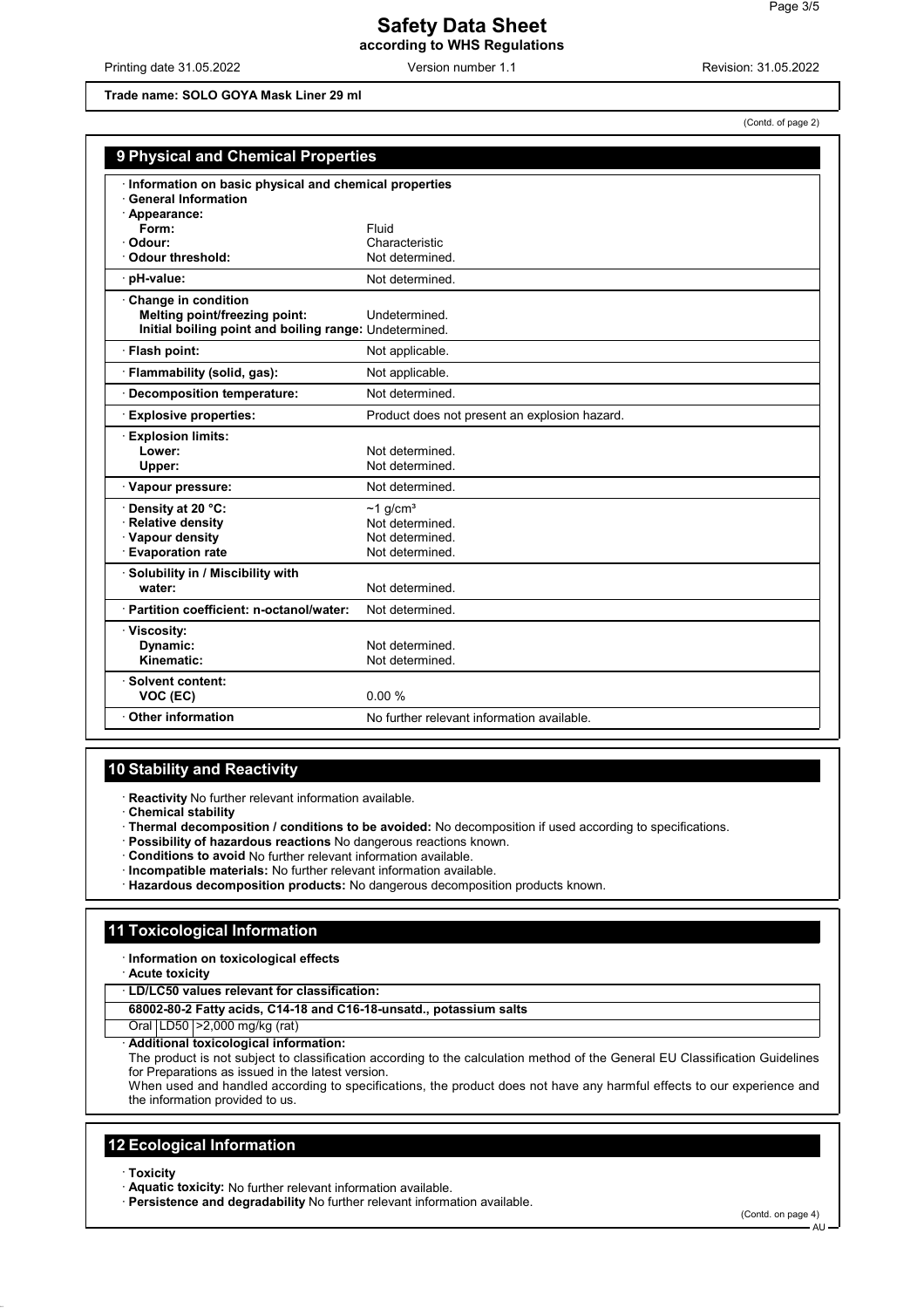#### **Safety Data Sheet according to WHS Regulations**

#### **Trade name: SOLO GOYA Mask Liner 29 ml**

- · **Behaviour in environmental systems:**
- · **Bioaccumulative potential** No further relevant information available.
- · **Mobility in soil** No further relevant information available.
- · **Additional ecological information:**
- · **General notes:**
- Do not allow undiluted product or large quantities of it to reach ground water, water course or sewage system.
- · **Results of PBT and vPvB assessment**
- · **PBT:** Not applicable.
- · **vPvB:** Not applicable.
- · **Other adverse effects** No further relevant information available.

#### **13 Disposal considerations**

· **Waste treatment methods**

· **Recommendation**

Small amounts may be diluted with plenty of water and washed away. Dispose of bigger amounts in accordance with Local Authority requirements.

Smaller quantities can be disposed of with household waste.

· **Uncleaned packaging:**

- · **Recommendation:** Disposal must be made according to official regulations.
- · **Recommended cleansing agents:** Water, if necessary together with cleansing agents.

| <b>14 Transport information</b>                                              |                 |
|------------------------------------------------------------------------------|-----------------|
| · UN-Number<br>ADG, ADN, IMDG, IATA                                          | not regulated   |
| · UN proper shipping name<br>ADG, ADN, IMDG, IATA                            | not regulated   |
| · Transport hazard class(es)                                                 |                 |
| ADG, ADN, IMDG, IATA<br>∴Class                                               | not regulated   |
| · Packing group<br>· ADG, IMDG, IATA                                         | not regulated   |
| · Environmental hazards:                                                     | Not applicable. |
| · Special precautions for user                                               | Not applicable. |
| Transport in bulk according to Annex II of Marpol and the<br><b>IBC Code</b> | Not applicable. |
| UN "Model Regulation":                                                       | not regulated   |

#### **15 Regulatory information**

| Safety, health and environmental regulations/legislation specific for the substance or mixture |  |
|------------------------------------------------------------------------------------------------|--|
| Australian Inventory of Industrial Chemicals \,                                                |  |

We confirm that they we are have checked the AICS under here https://www.industrialchemicals.gov.au/search-inventory and we can confirm that each ingredient is either listed on the AICS and within the allowable limit or meets restrictions on said ingredient.

All ingredients are listed.

| Standard for the Uniform Scheduling of Medicines and Poisons |  |
|--------------------------------------------------------------|--|
| The mixture is not a scheduled poison under the SUSMP.       |  |
|                                                              |  |

#### None of the ingredients is listed.

#### · **Australia: Priority Existing Chemicals**

None of the ingredients is listed.

- · **GHS label elements** Void
- · **Hazard pictograms** Void
- · **Signal word** Void
- · **Hazard statements** Void

· **Directive 2012/18/EU**

- · **Named dangerous substances ANNEX I** None of the ingredients is listed.
- · **Chemical safety assessment:** A Chemical Safety Assessment has not been carried out.

(Contd. on page 5)

**AU** 

(Contd. of page 3)